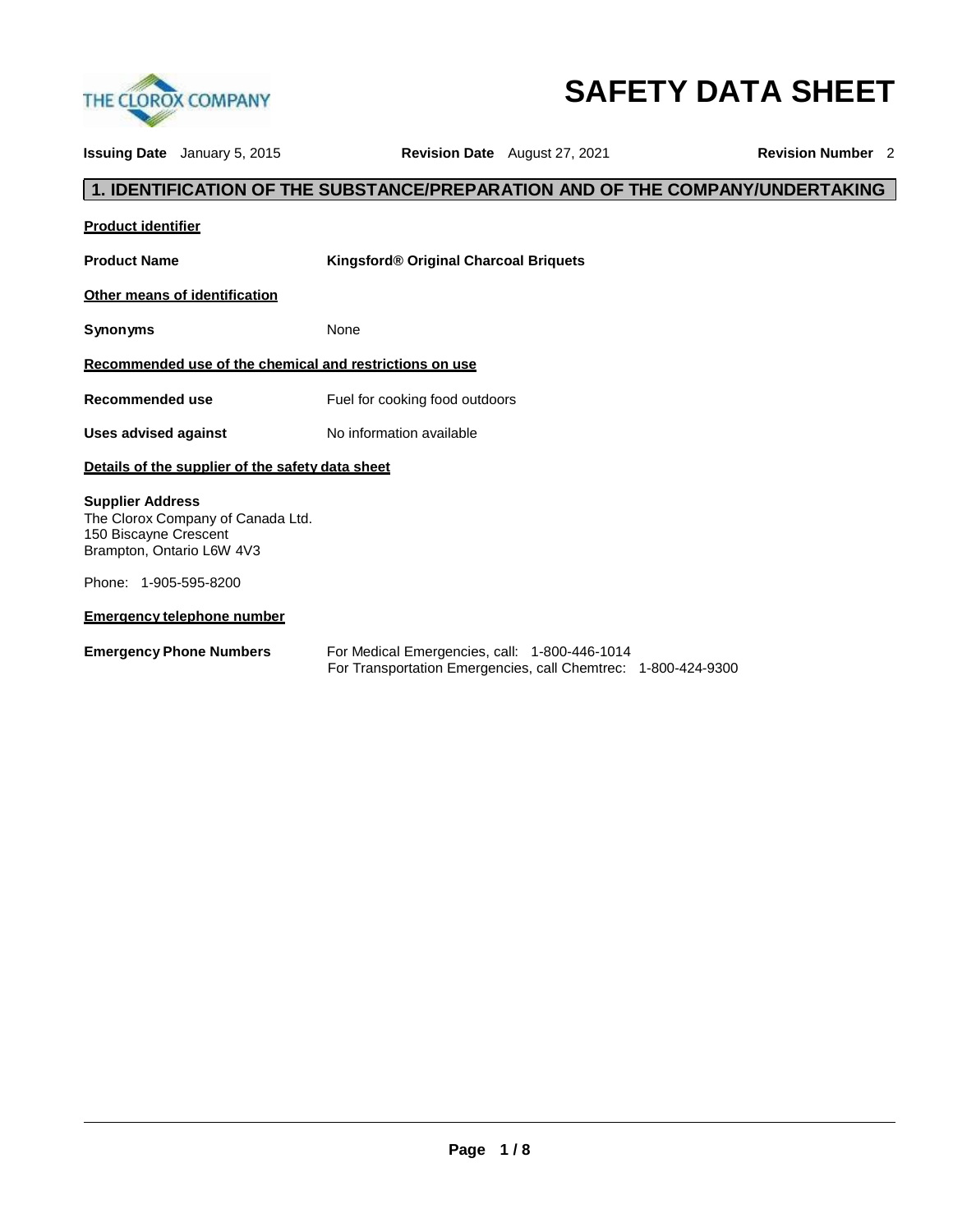# **2. HAZARDS IDENTIFICATION**

#### **Classification**

This chemical is considered hazardous under GHS.

| ∴ar    | r    |
|--------|------|
| ារប    | 11 M |
| л.     | ш    |
| Toxic  | r    |
| iction | 11 M |
| 10 H   | ш    |

#### **GHS Label elements, including precautionary statements**

#### **Emergency Overview**

| Signal word              |                                                                             | <b>Danger</b>               |              |      |
|--------------------------|-----------------------------------------------------------------------------|-----------------------------|--------------|------|
| <b>Hazard Statements</b> | May cause cancer (inhalation).<br>May damage fertility or the unborn child. |                             |              |      |
|                          |                                                                             |                             |              |      |
| Appearance               | Square black briquet                                                        | <b>Physical State Solid</b> | <b>Odour</b> | None |

# **Precautionary Statements - Prevention**

Obtain special instructions before use. Do not handle until all safety precautions have been read and understood. Wear eye protection such as safety glasses. Do not breathe dust.

#### **Precautionary Statements - Response**

If exposed or concerned: Get medical advice.

#### **Precautionary Statements - Storage**

Store locked up.

#### **Precautionary Statements - Disposal**

Dispose of contents in accordance with all applicable federal, state, and local regulations.

#### **Hazards not otherwise classified (HNOC)**

**CARBON MONOXIDE HAZARD**. Burning charcoal inside without adequate ventilation can kill you. It gives off carbon monoxide, which has no odour. NEVER burn charcoal inside homes, vehicles, or tents.

#### **Unknown Toxicity**

70 - 90% of the mixture consists of ingredients of unknown toxicity.

#### **Other information**

Never barbeque indoors. Never use gasoline to light charcoal. Do not add lighter fluid directly to burning or hot charcoal. Barbecue away from flammable items, overhangs, and trees. Make sure ashes are cold before discarding.

#### **Interactions with Other Chemicals**

Reacts with strong oxidizers to catch on fire.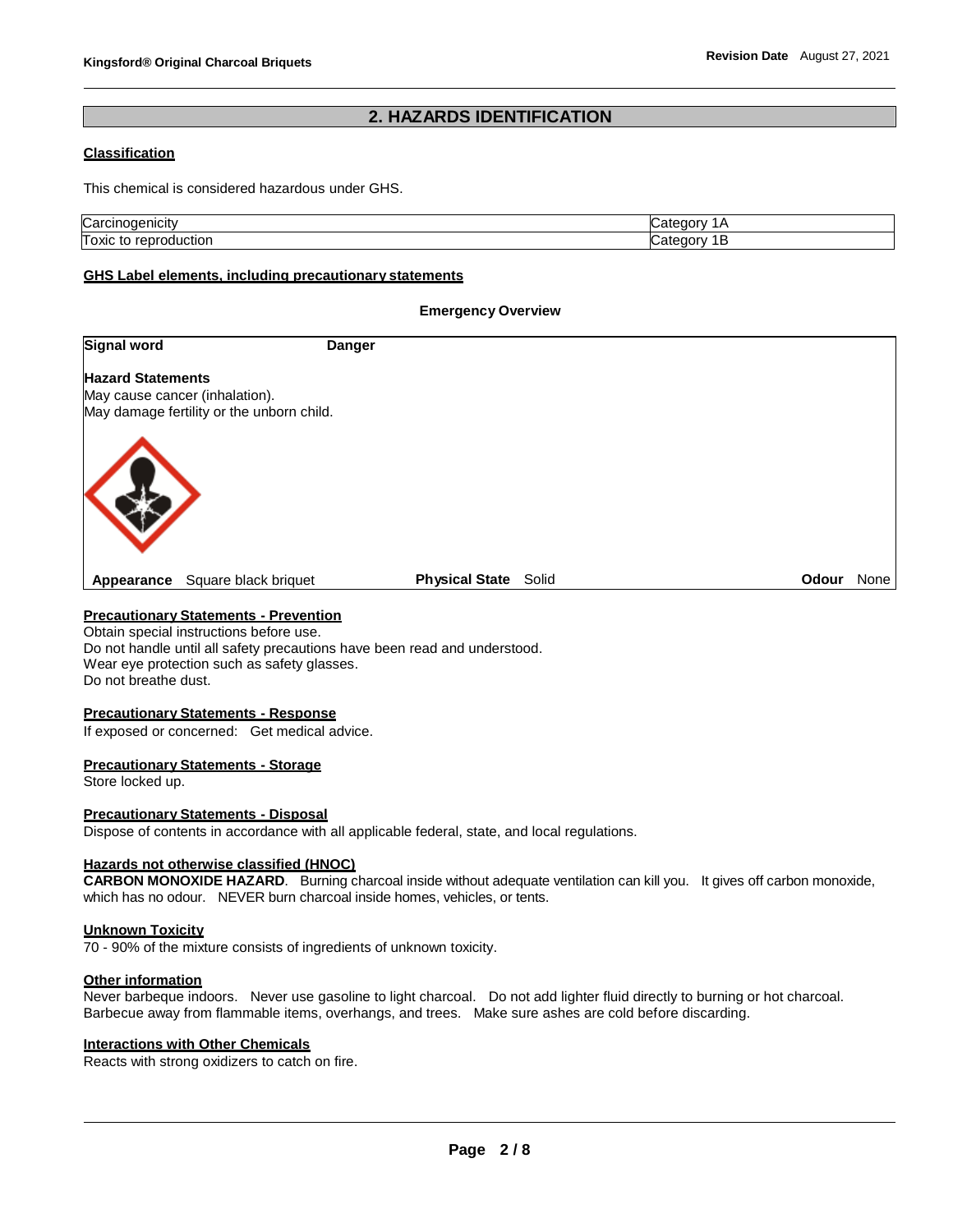# **3. COMPOSITION/INFORMATION ON INGREDIENTS**

| <b>Chemical Name</b>               | <b>CAS-No</b> | Weight %    | <b>Trade Secret</b> |
|------------------------------------|---------------|-------------|---------------------|
| Charcoal                           | 16291-96-6    | $70 - 90$   |                     |
| Limestone                          | 1317-65-3     | < 20        |                     |
| Wood dust, all soft and hard woods | RR-00514-1    | < 10        |                     |
| Sodium tetraborate decahydrate     | 1303-96-4     | $0.1 - 0.9$ |                     |

\* The exact percentage (concentration) of composition has been withheld as a trade secret.

# **4. FIRST AID MEASURES**

#### **First aid measures**

| <b>General Advice</b>                                       | Show this safety data sheet to the doctor in attendance.                                                                                                                                                                              |  |
|-------------------------------------------------------------|---------------------------------------------------------------------------------------------------------------------------------------------------------------------------------------------------------------------------------------|--|
| <b>Eve Contact</b>                                          | Hold eye open and rinse slowly and gently with water for 15 - 20 minutes. Remove contact<br>lenses, if present, after the first 5 minutes, then continue rinsing eye. Call a poison control<br>centre or doctor for treatment advice. |  |
| <b>Skin Contact</b>                                         | Wash skin with soap and water. If irritation persists, call a doctor.                                                                                                                                                                 |  |
| <b>Inhalation</b>                                           | Move to fresh air. If breathing problems develop, call a doctor.                                                                                                                                                                      |  |
| <b>Ingestion</b>                                            | Drink a glassful of water. Call a doctor or poison control centre.                                                                                                                                                                    |  |
| <b>Protection of First-aiders</b>                           | Avoid contact with skin, eyes, and clothing. Use personal protective equipment as<br>required. Wear personal protective clothing (see section 8).                                                                                     |  |
| Most important symptoms and effects, both acute and delayed |                                                                                                                                                                                                                                       |  |
| <b>Most Important Symptoms and</b><br><b>Effects</b>        | Dust may cause eye irritation. Inhalation of dust may irritate nose and throat.                                                                                                                                                       |  |

### **Indication of any immediate medical attention and special treatment needed**

**Notes to Physician** Treat symptomatically.

# **5. FIRE-FIGHTING MEASURES**

#### **Suitable Extinguishing Media**

Use extinguishing measures that are appropriate to local circumstances and the surrounding environment.

# **Unsuitable Extinguishing Media**

None known.

#### **Specific Hazards Arising from the Chemical**

None known.

#### **Explosion Data**

**Sensitivity to Mechanical Impact** None.

**Sensitivity to Static Discharge** None.

### **Protective equipment and precautions for firefighters**

As in any fire, wear self-contained breathing apparatus pressure-demand, MSHA/NIOSH (approved or equivalent) and full protective gear.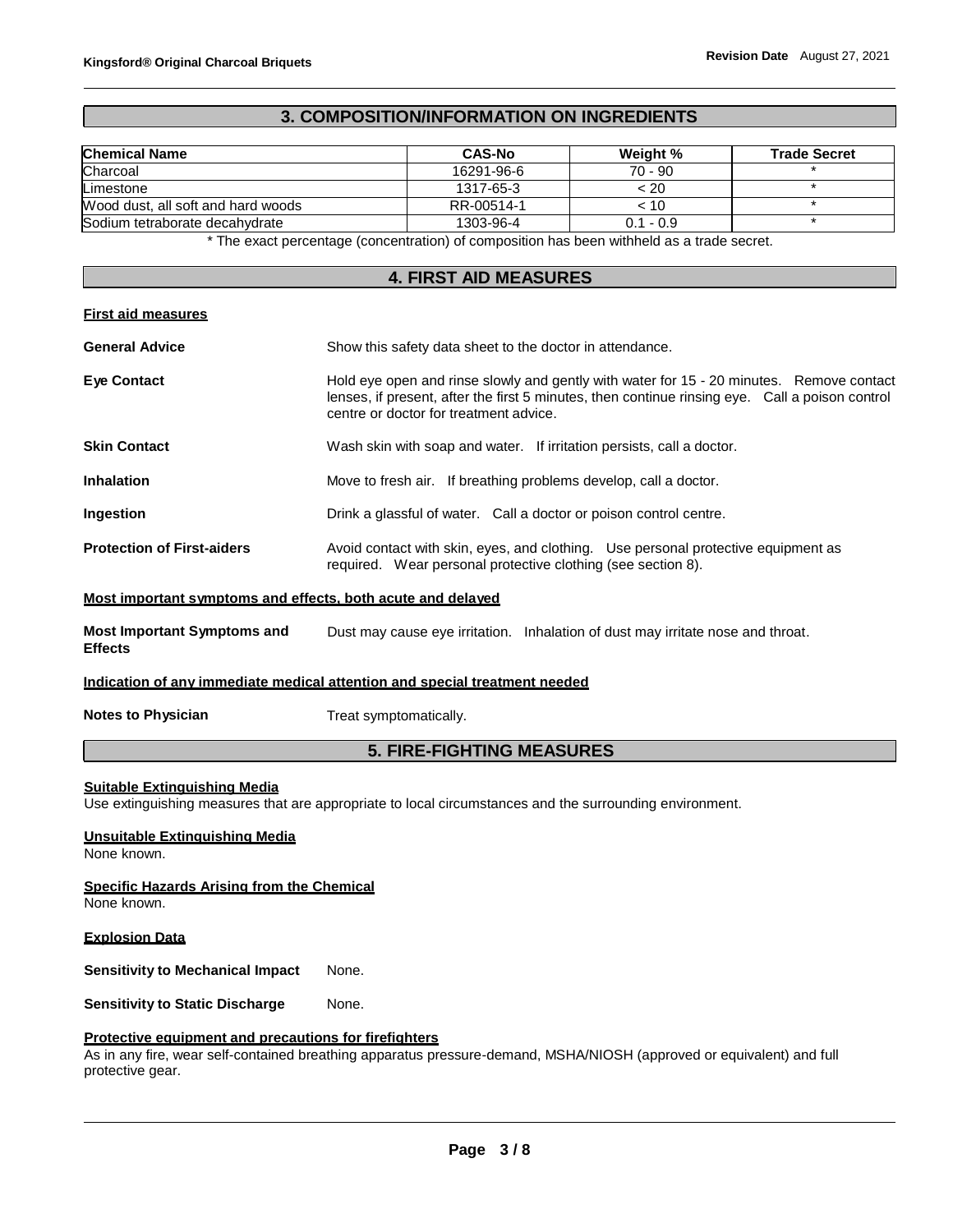# **6. ACCIDENTAL RELEASE MEASURES**

# **Personal precautions, protective equipment and emergency procedures**

| <b>Personal Precautions</b>                          | equipment as required.                                   | Avoid contact with eyes. Ensure adequate ventilation. Use personal protective                                                                     |                                                                                                                                                                                        |
|------------------------------------------------------|----------------------------------------------------------|---------------------------------------------------------------------------------------------------------------------------------------------------|----------------------------------------------------------------------------------------------------------------------------------------------------------------------------------------|
| <b>Other Information</b>                             | Refer to protective measures listed in Sections 7 and 8. |                                                                                                                                                   |                                                                                                                                                                                        |
| <b>Environmental precautions</b>                     |                                                          |                                                                                                                                                   |                                                                                                                                                                                        |
| <b>Environmental Precautions</b>                     | See Section 12 for ecological Information.               |                                                                                                                                                   |                                                                                                                                                                                        |
| Methods and material for containment and cleaning up |                                                          |                                                                                                                                                   |                                                                                                                                                                                        |
| <b>Methods for Containment</b>                       | Prevent further spillage if safe to do so.               |                                                                                                                                                   |                                                                                                                                                                                        |
| <b>Methods for Cleaning Up</b>                       |                                                          | Remove heat and ignition sources. Vacuum sweep, if possible, to avoid generating<br>in advance to assure ability to process washed-down material. | airborne dust. Wash residual to on-site treatment area, where appropriate. If treatment<br>area is not available, wash down to sanitary sewer. Contact the sanitary treatment facility |

# **7. HANDLING AND STORAGE**

# **Precautions for safe handling**

| <b>Handling</b> | Handle in accordance with good industrial hygiene and safety practice. Avoid contact with |  |
|-----------------|-------------------------------------------------------------------------------------------|--|
|                 | skin, eyes, and clothing.                                                                 |  |

#### **Conditions for safe storage, including any incompatibilities**

**Storage** Store locked up in a dry area away from open flames, heat sources, and other ignition sources.

**Incompatible Products** Strong oxidizers.

# **8. EXPOSURE CONTROLS/PERSONAL PROTECTION**

# **Control parameters**

#### **Exposure Guidelines**

| <b>Chemical Name</b>                             | <b>ACGIH TLV</b>                                                                                                                                                                             | <b>OSHA PEL</b>                                                                            | <b>NIOSH IDLH</b>                                                                      |
|--------------------------------------------------|----------------------------------------------------------------------------------------------------------------------------------------------------------------------------------------------|--------------------------------------------------------------------------------------------|----------------------------------------------------------------------------------------|
| Charcoal<br>16291-96-6                           | TWA - $0.4 \text{ mg/m}^3$ (dust,<br>respirable fraction) <sup>a a</sup> based on<br>TWA for anthracite coal dust                                                                            | None                                                                                       | None                                                                                   |
| Limestone<br>1317-65-3                           | None                                                                                                                                                                                         | TWA - 15 mg/m <sup>3</sup> (total dust)<br>TWA - 5 mg/m <sup>3</sup> (respirable fraction) | TWA - 15 mg/m <sup>3</sup> (total dust)<br>TWA - 5 mg/m <sup>3</sup> (respirable dust) |
| Wood dust, all soft and hard woods<br>RR-00514-1 | TWA - 1 mg/m <sup>3</sup><br>(inhalable fraction)                                                                                                                                            | None                                                                                       | TWA - 1 mg/m <sup>3</sup>                                                              |
| Sodium tetraborate decahydrate<br>1303-96-4      | STEL - $6 \text{ mg/m}^3$<br>(inhalable fraction) <sup>b</sup><br>STEL - $2 \text{ mg/m}^3$<br>(inhalable fraction) <sup>b</sup><br><sup>b</sup> Listed under borate<br>compounds, inorganic | None                                                                                       | TWA - 1 mg/m <sup>3</sup>                                                              |

*ACGIH TLV: American Conference of Governmental Industrial Hygienists - Threshold Limit Value. OSHA PEL: Occupational Safety and Health Administration - Permissible Exposure Limits. NIOSH IDLH: Immediately Dangerous to Life or Health.*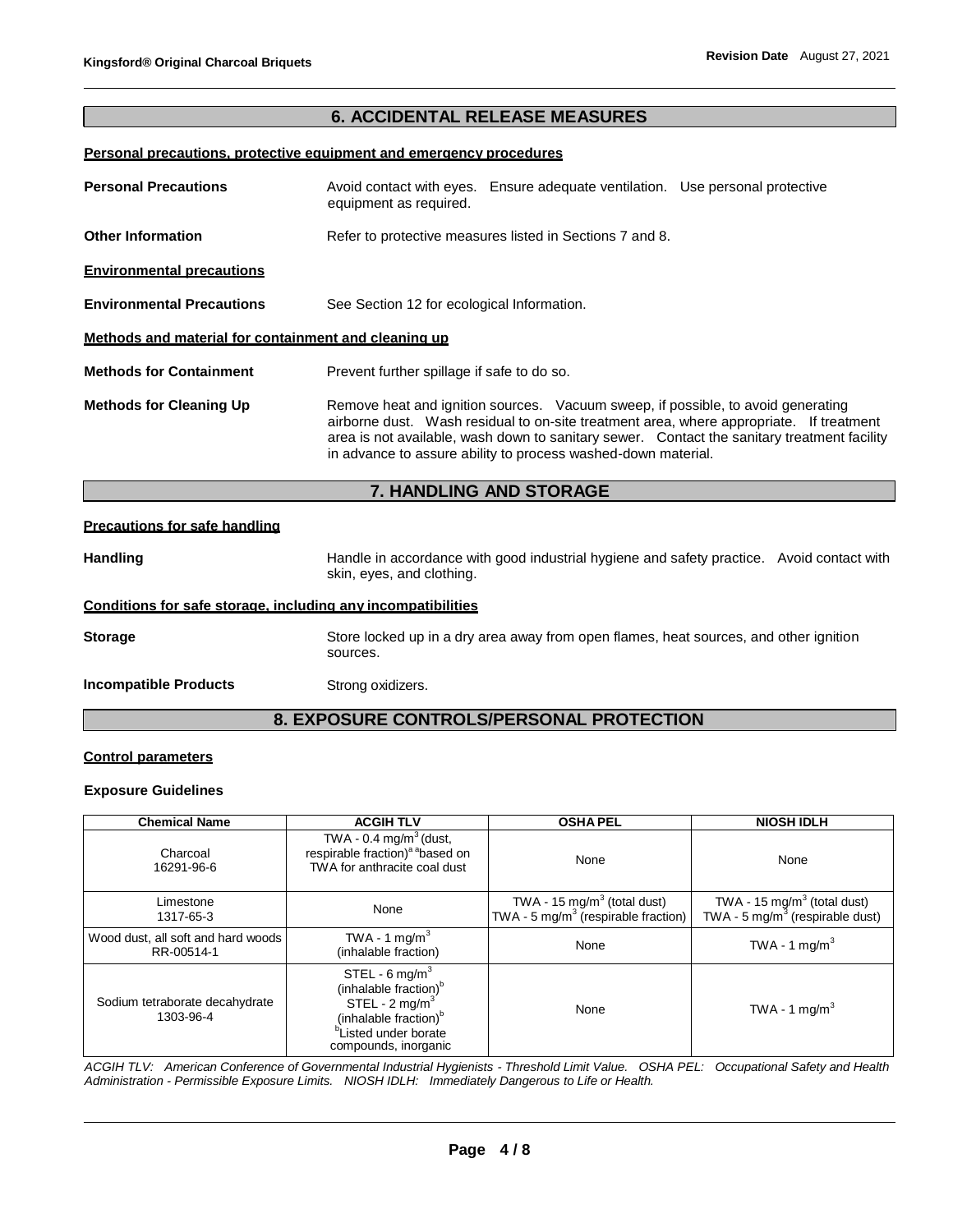# **Appropriate engineering controls**

| <b>Engineering Measures</b> | Showers                                 |
|-----------------------------|-----------------------------------------|
|                             | Eyewash stations<br>Ventilation systems |
|                             |                                         |

|                                 | <b>9. PHYSICAL AND CHEMICAL PROPERTIES</b>                                                                                                                                                                                                                                             |
|---------------------------------|----------------------------------------------------------------------------------------------------------------------------------------------------------------------------------------------------------------------------------------------------------------------------------------|
| <b>Hygiene Measures</b>         | Handle in accordance with good industrial hygiene and safety practice.                                                                                                                                                                                                                 |
| <b>Respiratory Protection</b>   | No protective equipment is needed under normal use conditions. If exposure limits are<br>exceeded or irritation is experienced, NIOSH/MSHA approved respiratory protection should<br>be worn. Respiratory protection must be provided in accordance with current local<br>regulations. |
| <b>Skin and Body Protection</b> | Wear rubber or neoprene gloves.                                                                                                                                                                                                                                                        |
| <b>Eye/Face Protection</b>      | Wear safety glasses.                                                                                                                                                                                                                                                                   |
|                                 | Individual protection measures, such as personal protective equipment                                                                                                                                                                                                                  |

# **Physical and Chemical Properties**

| <b>Physical State</b>                                   | Solid                    |                        |                          |
|---------------------------------------------------------|--------------------------|------------------------|--------------------------|
| Appearance                                              | Square briquet           | Odour                  | None                     |
| Colour                                                  | <b>Black</b>             | <b>Odour Threshold</b> | No information available |
| <b>Property</b>                                         | <b>Values</b>            | <b>Remarks/Method</b>  |                          |
| pH                                                      | Not applicable           | None known             |                          |
| <b>Melting/freezing point</b>                           | No data available        | None known             |                          |
| Boiling point / boiling range                           | No data available        | None known             |                          |
| <b>Flash Point</b>                                      | Not applicable           | None known             |                          |
| <b>Evaporation rate</b>                                 | No data available        | None known             |                          |
| Flammability (solid, gas)                               | No data available        | None known             |                          |
| <b>Flammability Limits in Air</b>                       |                          |                        |                          |
| <b>Upper flammability limit</b>                         | No data available        | None known             |                          |
| Lower flammability limit                                | No data available        | None known             |                          |
| Vapour pressure                                         | No data available        | None known             |                          |
| Vapour density                                          | No data available        | None known             |                          |
| <b>Bulk density</b>                                     | $-0.7$ g/cm <sup>3</sup> | None known             |                          |
| <b>Water Solubility</b>                                 | Insoluble in water       | None known             |                          |
| Solubility in other solvents                            | No data available        | None known             |                          |
| Partition coefficient: n-octanol/waterNo data available |                          | None known             |                          |
| <b>Autoignition temperature</b>                         | No data available        | None known             |                          |
| <b>Decomposition temperature</b>                        | No data available        | None known             |                          |
| <b>Kinematic viscosity</b>                              | No data available        | None known             |                          |
| <b>Dynamic viscosity</b>                                | No data available        | None known             |                          |
| <b>Explosive Properties</b>                             | Not explosive            |                        |                          |
| <b>Oxidizing Properties</b>                             | No data available        |                        |                          |
| <b>Other Information</b>                                |                          |                        |                          |
| <b>Softening Point</b>                                  | No data available        |                        |                          |
| <b>VOC Content (%)</b>                                  | No data available        |                        |                          |
| <b>Particle Size</b>                                    | No data available        |                        |                          |
| <b>Particle Size Distribution</b>                       | No data available        |                        |                          |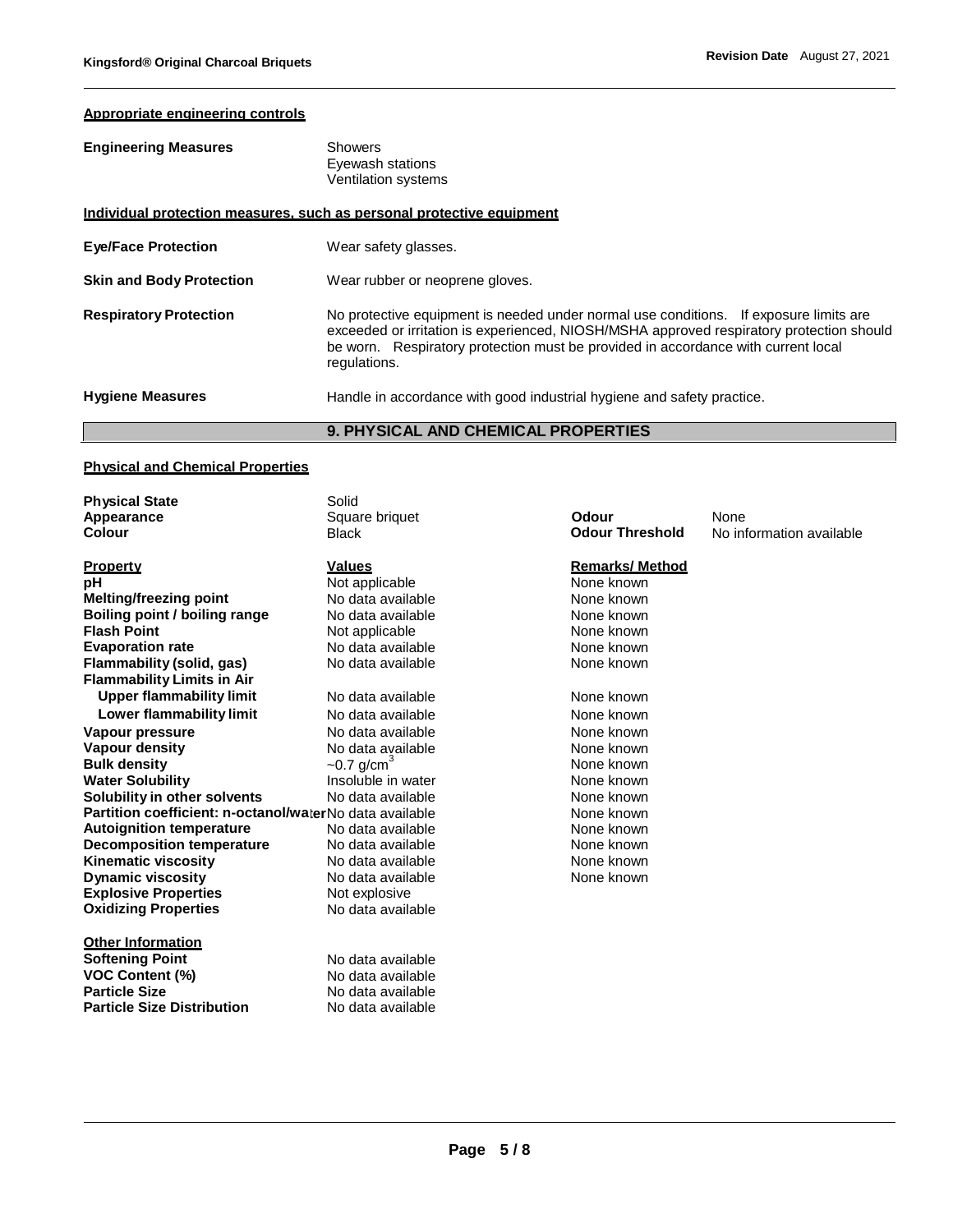# **10. STABILITY AND REACTIVITY**

#### **Reactivity**

Reacts with strong oxidizers to catch on fire.

#### **Chemical stability**

Stable under recommended storage conditions.

#### **Possibility of Hazardous Reactions**

None under normal processing.

#### **Conditions to avoid**

Flames, heat sources, and ignition sources.

#### **Incompatible materials**

Strong oxidizers.

#### **Hazardous Decomposition Products**

None known.

# **11. TOXICOLOGICAL INFORMATION**

# **Information on likely routes of exposure**

#### **Product Information** .

| <b>Inhalation</b>   | Inhalation may irritate respiratory tract. |
|---------------------|--------------------------------------------|
| <b>Eye Contact</b>  | Dust may cause temporary eye irritation.   |
| <b>Skin Contact</b> | Minor or no effects expected.              |
| Ingestion           | Minor or no effects expected.              |

#### **Component Information**

| <b>Chemical Name</b>                        | LD50 Oral        | <b>LD50 Dermal</b> | ∟C50 Inhalation |
|---------------------------------------------|------------------|--------------------|-----------------|
| Sodium tetraborate decahydrate<br>1303-96-4 | $3.5$ g/kg (Rat) | >10 g/kg (Rabbit)  |                 |

# **Information on toxicological effects**

**Symptoms** May cause redness and tearing of the eyes. Inhalation of dust may irritate respiratory tract.

### **Delayed and immediate effects as well as chronic effects from short and long-term exposure**

**Sensitization** No information available.

**Mutagenic Effects** No information available.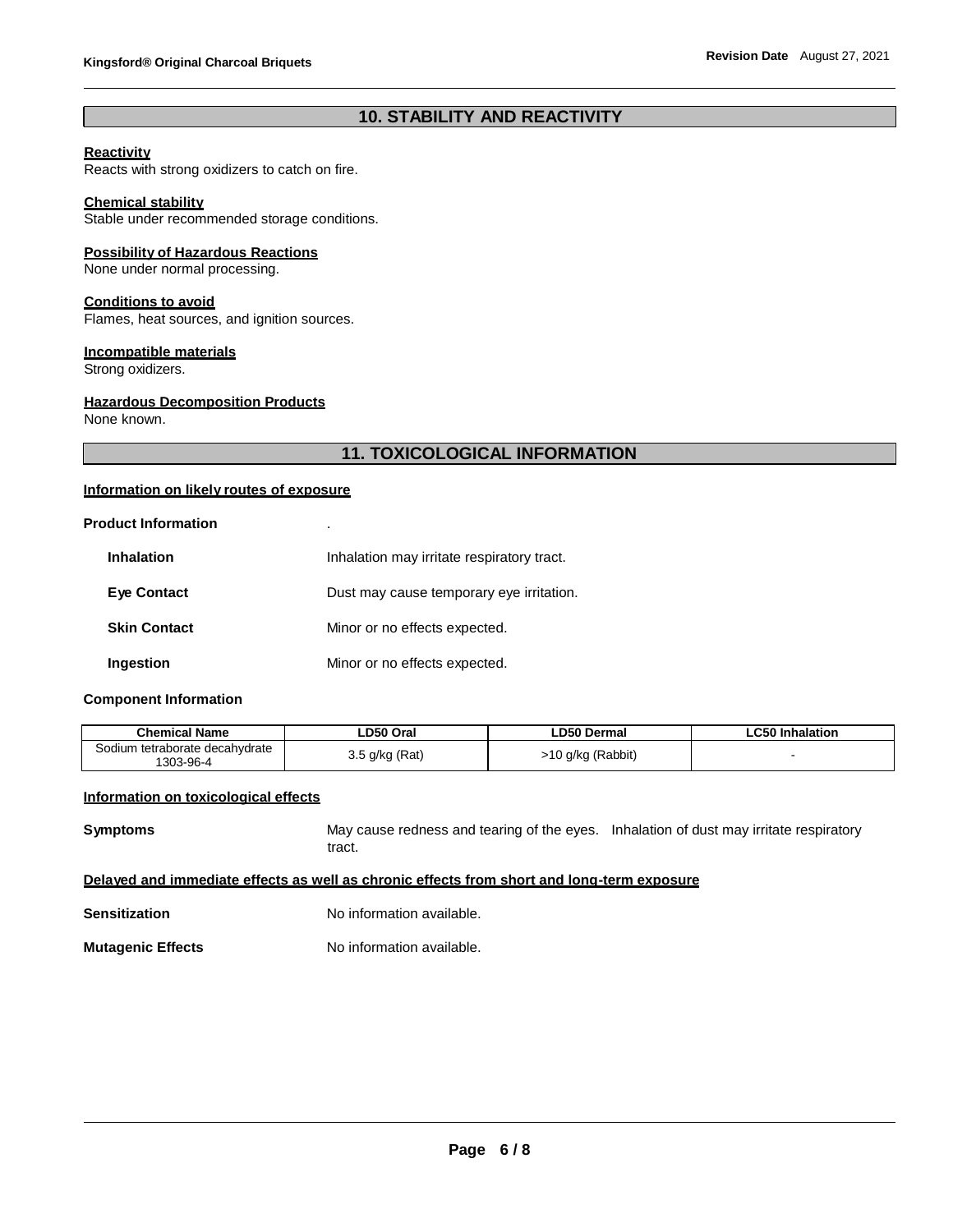**Carcinogenicity** The table below indicates whether each agency has listed any ingredient as a carcinogen.

| <b>Chemical Name</b>                                                                                                                                                                                                                                     | <b>ACGIH</b>              | <b>IARC</b>                                    | <b>NTP</b>                                                                                                                                                                                                                                                                                                                                                                                                                             | <b>OSHA</b>                                                                                                                                                                         |
|----------------------------------------------------------------------------------------------------------------------------------------------------------------------------------------------------------------------------------------------------------|---------------------------|------------------------------------------------|----------------------------------------------------------------------------------------------------------------------------------------------------------------------------------------------------------------------------------------------------------------------------------------------------------------------------------------------------------------------------------------------------------------------------------------|-------------------------------------------------------------------------------------------------------------------------------------------------------------------------------------|
| Wood dust,<br>all soft and hard woods<br>RR-00514-1                                                                                                                                                                                                      |                           | Group 1                                        | Known                                                                                                                                                                                                                                                                                                                                                                                                                                  | X                                                                                                                                                                                   |
| ACGIH: (American Conference of Governmental Industrial Hygienists)                                                                                                                                                                                       |                           |                                                |                                                                                                                                                                                                                                                                                                                                                                                                                                        |                                                                                                                                                                                     |
| <b>IARC: (International Agency for Research on Cancer)</b><br>Group 1 - Carcinogenic to Humans<br><b>NTP: (National Toxicology Program)</b><br>Known - Known Carcinogen<br><b>OSHA: (Occupational Safety &amp; Health Administration)</b><br>X - Present |                           |                                                |                                                                                                                                                                                                                                                                                                                                                                                                                                        |                                                                                                                                                                                     |
| <b>Reproductive Toxicity</b>                                                                                                                                                                                                                             |                           |                                                | Contains a known or suspected reproductive toxin (sodium tetraborate decahydrate).                                                                                                                                                                                                                                                                                                                                                     |                                                                                                                                                                                     |
| STOT - single exposure                                                                                                                                                                                                                                   | No information available. |                                                |                                                                                                                                                                                                                                                                                                                                                                                                                                        |                                                                                                                                                                                     |
| <b>STOT - repeated exposure</b><br><b>Chronic Toxicity</b><br><b>Target Organ Effects</b>                                                                                                                                                                | No information available. | Respiratory system, reproductive system, eyes. | toxin. Possible risk of irreversible effects. Wood dust has been classified by the<br>International Agency for Research on Cancer (IARC) as a known human carcinogen<br>(Group 1). Studies have linked wood dust to nasal cancer in furniture industry workers.<br>risk. Due to the product form and typical use conditions, significant dust exposures are<br>unlikely, and, therefore, the potential for any chronic effects is low. | Contains a known or suspected carcinogen. Contains a known or suspected reproductive<br>Woodworkers in the building industry (e.g. carpenters) do not appear to have this increased |
| <b>Aspiration Hazard</b>                                                                                                                                                                                                                                 | Not an aspiration hazard. |                                                |                                                                                                                                                                                                                                                                                                                                                                                                                                        |                                                                                                                                                                                     |

#### **Numerical measures of toxicity - Product Information**

**The following values are calculated based on chapter 3.1 of the GHS document** No information available.

# **12. ECOLOGICAL INFORMATION**

#### **Ecotoxicity**

The environmental impact of this product has not been fully investigated.

#### **Persistence and Degradability**

No information available.

#### **Bioaccumulation**

No information available.

# **Other adverse effects**

No information available.

**13. DISPOSAL CONSIDERATIONS**

#### **Disposal methods**

Reclaim, if possible; otherwise dispose of in accordance with all applicable federal, provincial, and local regulations.

#### **Contaminated Packaging**

Dispose of in accordance with all applicable federal, provincial, and local regulations.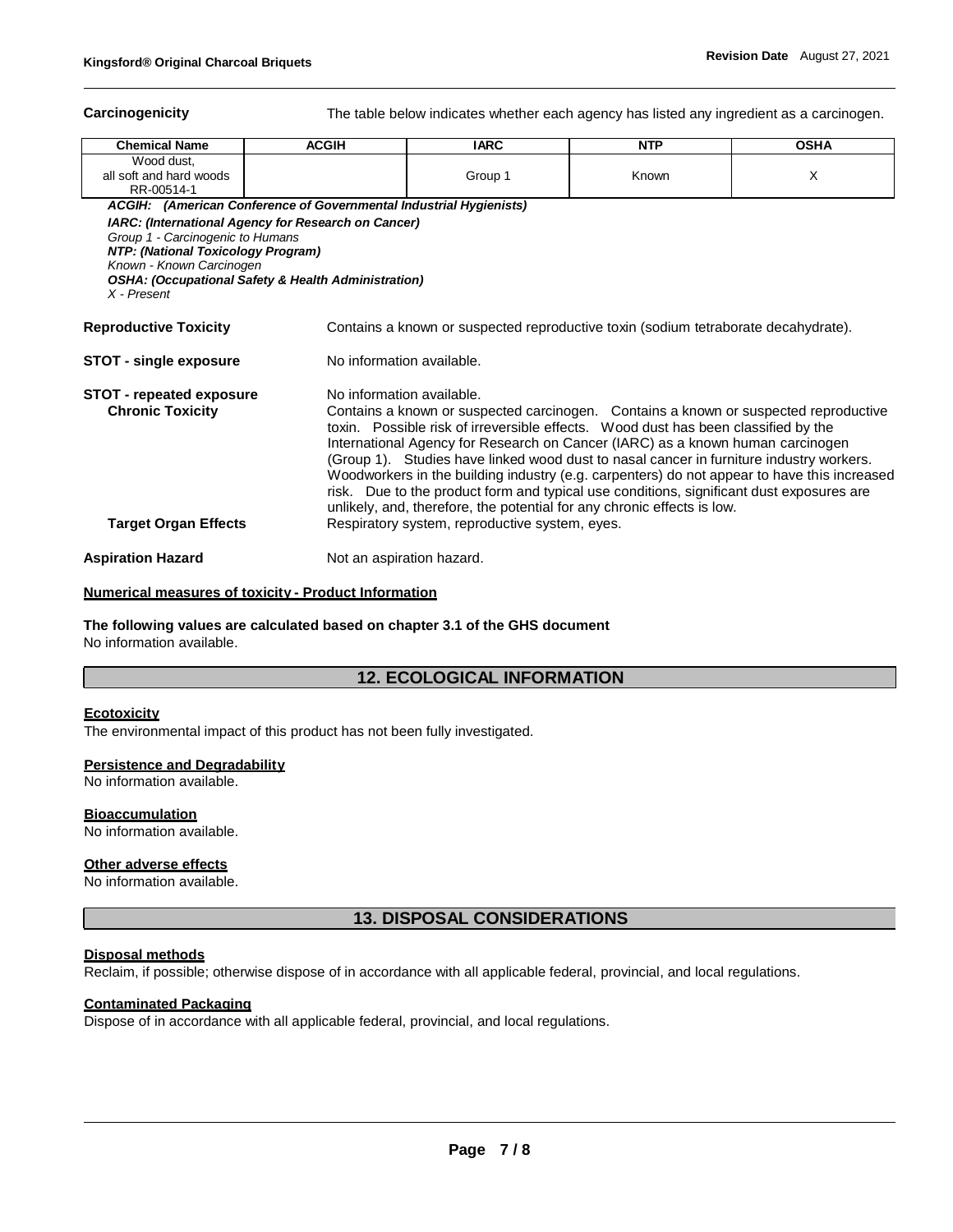|                 | <b>14. TRANSPORT INFORMATION</b>                                        |
|-----------------|-------------------------------------------------------------------------|
| <u>DOT</u>      | Not restricted per 49 CFR 172.101(c)(12)(iv).                           |
| <b>TDG</b>      | Not restricted per TDG regulations Part 146(c)(iii).                    |
| <u>ICAO</u>     | Carbon, not activated. Not restricted. Passes self-heating carbon test. |
| <u>IATA</u>     | Carbon, not activated. Not restricted. Passes self-heating carbon test. |
| <b>IMDG/IMO</b> | Carbon, not activated. Not restricted. Passes self-heating carbon test. |

# **15. REGULATORY INFORMATION**

#### **Chemical Inventories**

**TSCA** All components of this product are either on the TSCA 8(b) Inventory or otherwise exempt from listing. **DSL/NDSL CONSULTER All components are on the DSL or NDSL.** 

**TSCA** - United States Toxic Substances Control Act Section 8(b) Inventory **DSL/NDSL** - Canadian Domestic Substances List/Non-Domestic Substances List

# **Canada Regulations**

**WHMIS Hazard Class**

D2A - Very toxic material



# **16. OTHER INFORMATION NFPA Health Hazard** 0 **Flammability** 1 **Instability** 0 **Physical and Chemical Hazards** - **HMIS Health Hazard** 0\* **Flammability** 1 **Physical Hazard** 0 **Personal Protection** A *.\*Indicates a chronic health hazard* **Prepared By** Product Stewardship 23 British American Blvd. Latham, NY 12110 1-800-572-6501 **Revision Date** August 27, 2021 **Revision Note Reference** Date change 1077563/124431.001

#### **General Disclaimer**

The information provided in this Safety Data Sheet is correct to the best of our knowledge, information and belief at the date of its publication. The information given is designed only as a guidance for safe handling, use, processing, storage, **transportation, disposal, and release and is not to be considered a warranty or quality specification. The information**  relates only to the specific material designated and may not be valid for such material used in combination with any other **materials or in any process, unless specified in the text.**

#### **End of Safety Data Sheet**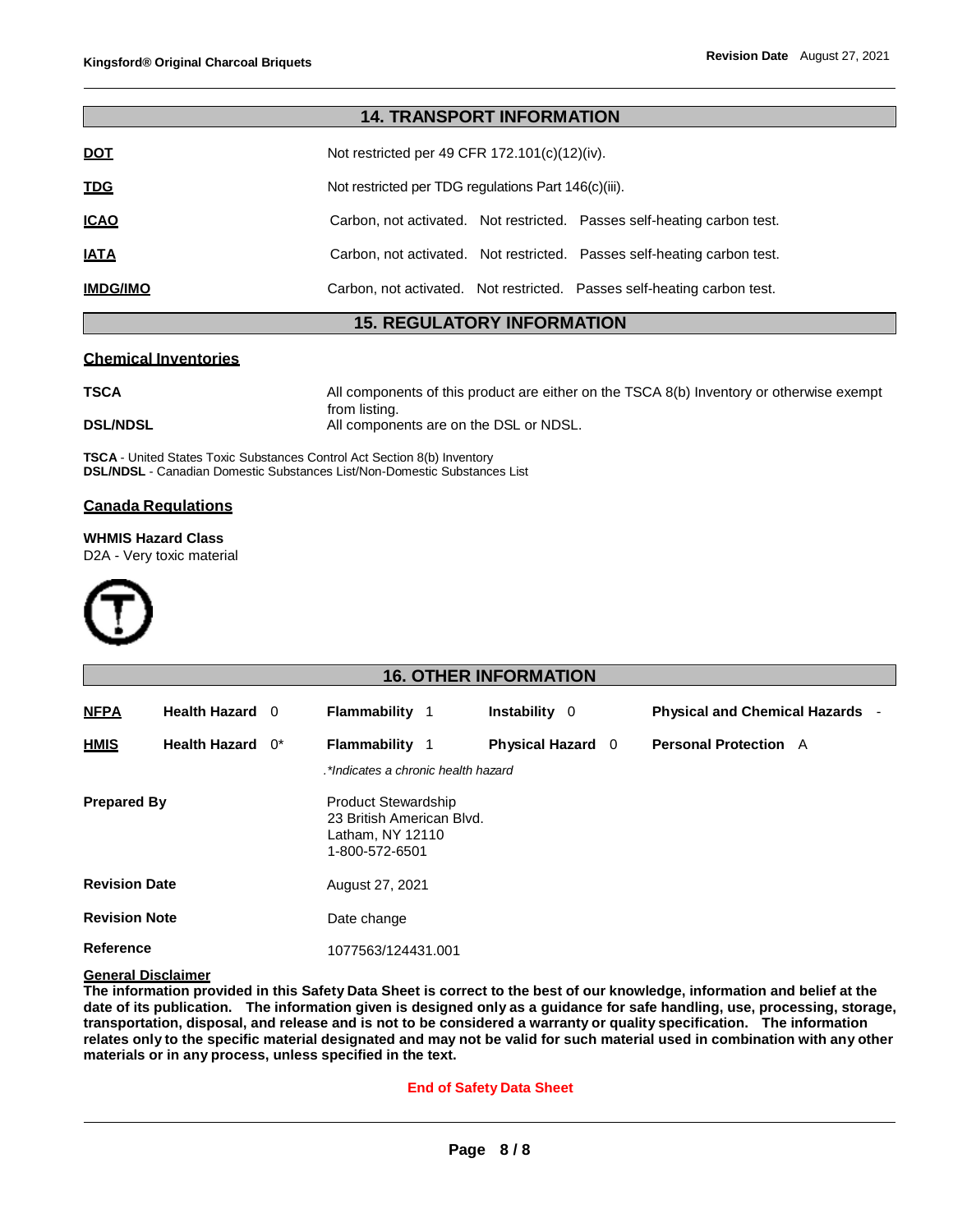

**FICHE DE DONNÉES DE SÉCURITÉ**

**Date d'émission** 5 janvier 2015 **Date de révision** 27 Août 2021 **Numéro de révision** 2

# **1. IDENTIFICATION DE LA SUBSTANCE/DE LA PRÉPARATION ET DE LA SOCIÉTÉ/L'ENTREPRISE**

| Kingsford® Original Charcoal Briquets<br>Nom du produit<br>Autres movens d'i dentification                                         | Identificateur de produit |  |
|------------------------------------------------------------------------------------------------------------------------------------|---------------------------|--|
|                                                                                                                                    |                           |  |
|                                                                                                                                    |                           |  |
| <b>Synonymes</b><br>Aucun                                                                                                          |                           |  |
| <u>Usa ge re com m and é et restrictions d'util is a tion du produit chi m igue</u>                                                |                           |  |
| Usage recommandé<br>Combustible pour la cuisson d'aliments en plein air                                                            |                           |  |
| Utilisations déconseillées<br>Aucune information disponible                                                                        |                           |  |
| Données relatives au fournisseur de la fiche de données de sécurité                                                                |                           |  |
| Adresse du fournisseur<br>The Clorox Company of Canada Ltd.<br>150 Biscayne Crescent<br>Brampton, Ontario L6W 4V3                  |                           |  |
| Téléphone: 1 905 595-8200                                                                                                          |                           |  |
| <u>Num é ro de té léphone d'urgence</u><br>Numéres de téléphone d'urgenes. Dour des urgeness médicales, enneler le 14,000 440 4044 |                           |  |

**Numéros de téléphone d'urgence** Pour des urgences médicales, appeler le : 1 800 446-1014 Pour des urgences en matière de transport, appeler Chemtrec : 1 800 424-9300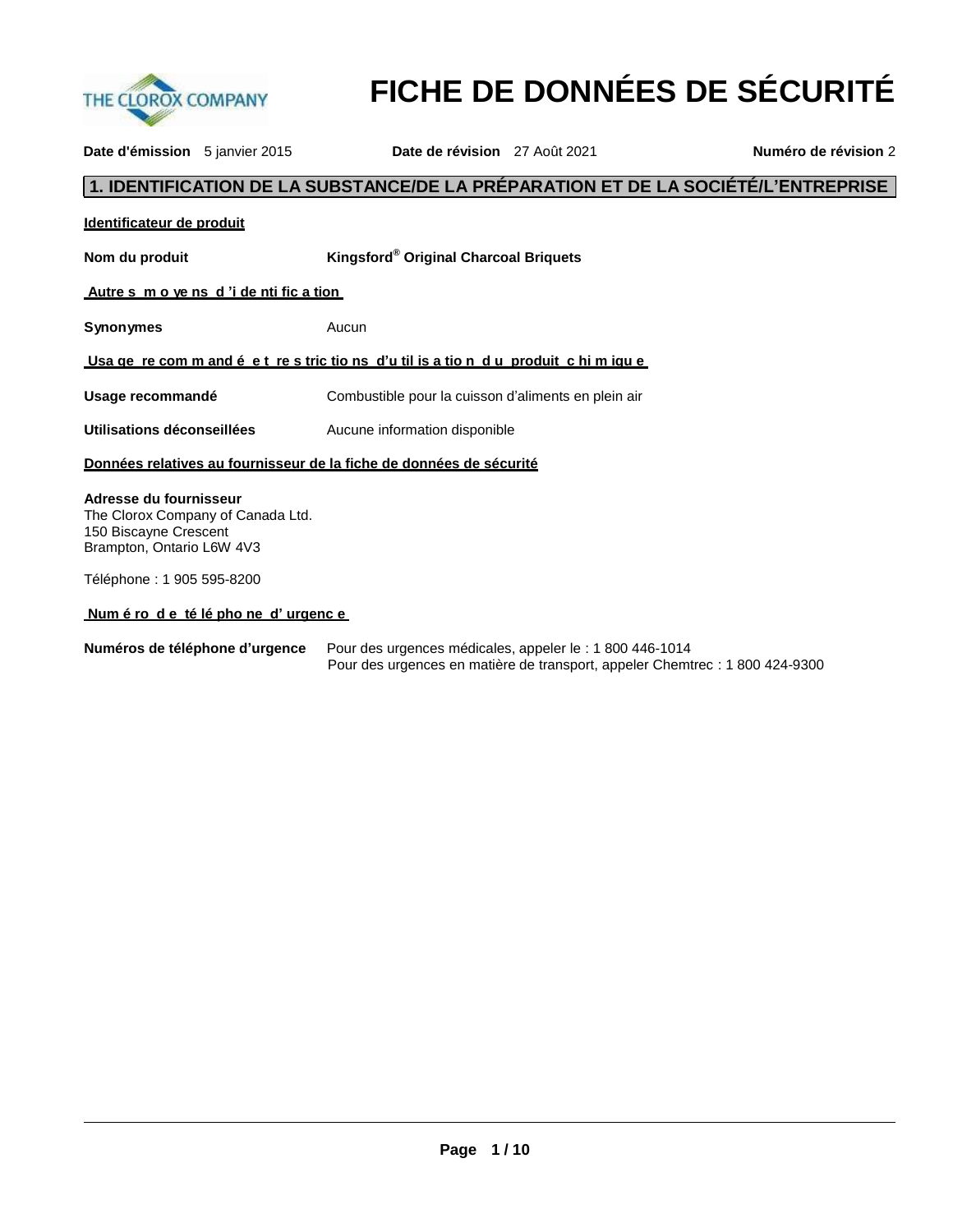# **2. IDENTIFICATION DES DANGERS**

### **Classement**

Ce produit chimique est considéré comme dangereux selon le SGH.

| ™roaenicite                               | . .                |
|-------------------------------------------|--------------------|
| ancٽ                                      | orie               |
| oduction.<br>l oxique<br>pour<br>эΓ<br>ıa | . .<br>попе<br>. . |

# **Élé m e nts d 'é tiqu e tage SGH, y c om pris l e s c ons e ils d e prud e nc e**

#### **Vue d'ensemble des procédures d'urgence**

| <b>Mention d'avertissement</b><br><b>Danger</b>   |               |        |              |        |
|---------------------------------------------------|---------------|--------|--------------|--------|
| <b>Mentions de danger</b>                         |               |        |              |        |
| Peut provoquer le cancer (par inhalation).        |               |        |              |        |
| Peut nuire à la fertilité ou à l'enfant à naître. |               |        |              |        |
|                                                   |               |        |              |        |
| Briquette noire carrée<br>Apparence               | État physique | Solide | <b>Odeur</b> | Aucune |

#### **Conseils de prudence - Prévention**

Se procurer les instructions avant l'utilisation. Ne pas manipuler avant d'avoir lu et compris toutes les précautions de sécurité. Porter une protection oculaire telle que des lunettes de sécurité. Ne pas respirer la poussière.

#### **Conseils de prudence - Intervention**

Si exposé(e) ou préoccupé(e) : Demander un avis médical.

#### **Conseils de prudence - Stockage**

Garder sous clef.

#### **Conseils de prudence - Élimination**

Éliminer le contenu conformément à tous les règlements fédéraux, provinciaux et locaux.

#### **Dangers non classés ailleurs (DNCA)**

**DANGER DE MONOXYDE DE CARBONE**. Brûler du charbon à l'intérieur sans une ventilation adéquate peut vous tuer. Le charbon émet du monoxyde de carbone, lequel est inodore. NE JAMAIS brûler du charbon à l'intérieur de maisons, de véhicules ou de tentes.

#### **Toxicité inconnue**

70 % à 90 % du mélange sont constitués d'ingrédients de toxicité inconnue.

# **Autres informations**

Ne jamais faire un barbecue à l'intérieur. Ne jamais utiliser d'essence pour allumer du charbon. Ne pas ajouter d'essence à briquet directement à du charbon chaud ou qui brûle. Faire un barbecue à l'écart des articles, des surplombs et des arbres inflammables. S'assurer que les cendres sont froides avant de les jeter.

#### **In te rac tions a ve c d' a utres p rod ui ts chi m ique s**

Réagit avec des oxydants forts pour prendre feu.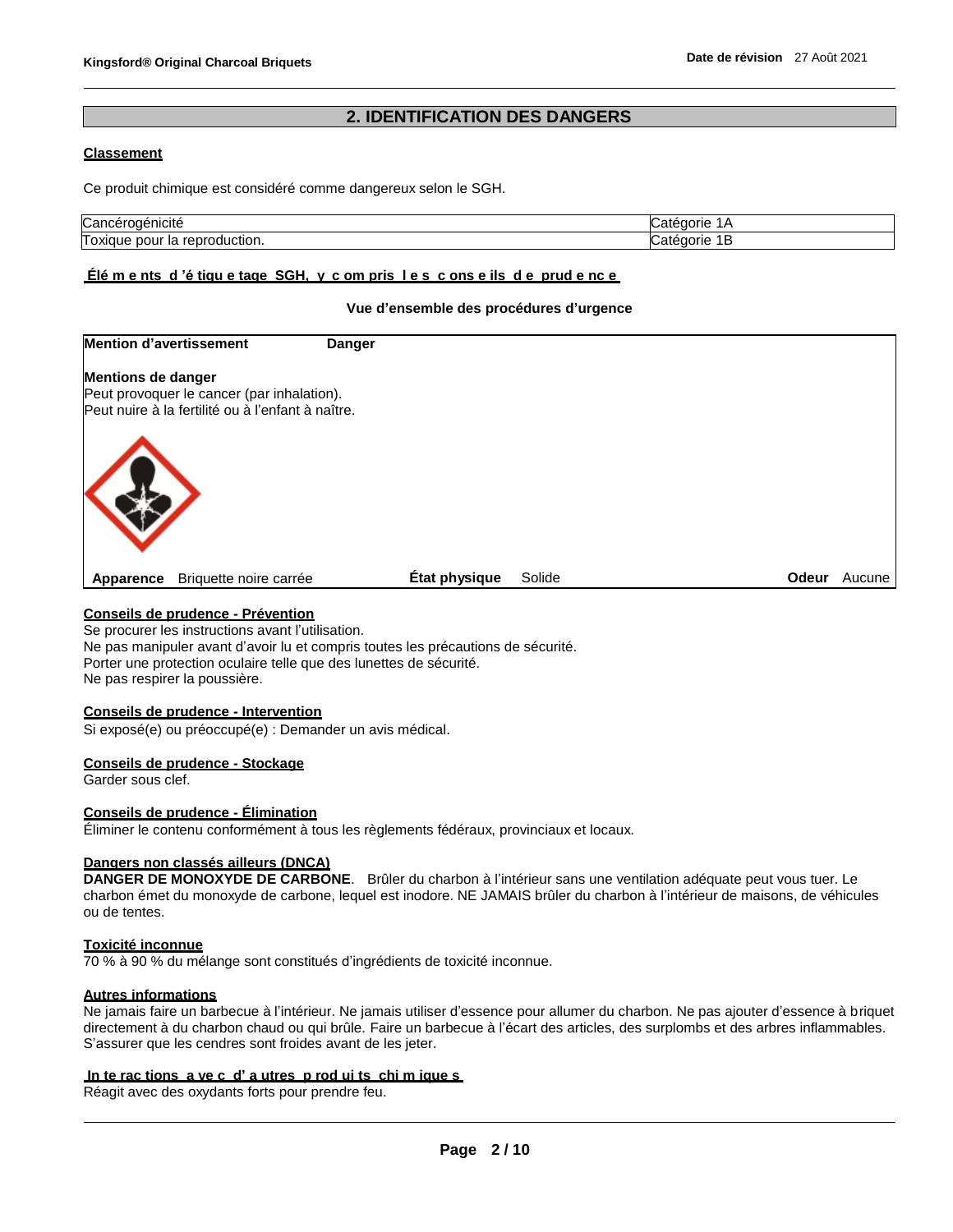# **3. COMPOSITION / INFORMATION SUR LES COMPOSANTS**

| Nom chimique                                  | $N^{\circ}$ CAS | % en poids  | <b>Secret commercial</b> |
|-----------------------------------------------|-----------------|-------------|--------------------------|
| Charbon                                       | 16291-96-6      | $70 - 90$   |                          |
| Calcaire                                      | 1317-65-3       | < 20        |                          |
| Poussière de bois, tous les bois mous et durs | RR-00514-1      | < 10        |                          |
| Tétraborate de sodium décahydrate             | 1303-96-4       | $0.1 - 0.9$ |                          |

\* Le pourcentage (concentration) exact de composition est retenu comme un secret commercial.

#### **4. PREMIERS SOINS**

#### **Premiers soins**

| Conseils généraux                 | Présenter cette fiche signalétique au médecin traitant.                                                                                                                                                                                                                                                                       |  |
|-----------------------------------|-------------------------------------------------------------------------------------------------------------------------------------------------------------------------------------------------------------------------------------------------------------------------------------------------------------------------------|--|
| Contact avec les yeux             | Tenir les yeux ouverts et rincer lentement et doucement avec de l'eau pendant 15 à<br>20 minutes. Retirer les verres de contact, s'il y a lieu, après les cinq premières minutes, et<br>continuer ensuite le rincage des yeux. Communiquer avec un centre antipoison ou un<br>médecin pour connaître le traitement approprié. |  |
| Contact avec la peau              | Laver la peau à l'eau et au savon. Si l'irritation persiste, appeler un médecin.                                                                                                                                                                                                                                              |  |
| <b>Inhalation</b>                 | Déplacer à l'air frais. En cas de problèmes respiratoires, appeler un médecin.                                                                                                                                                                                                                                                |  |
| <b>Ingestion</b>                  | Boire un verre d'eau. Appeler un médecin ou un centre antipoison.                                                                                                                                                                                                                                                             |  |
| <b>Protection des secouristes</b> | Eviter le contact avec la peau, les yeux et les vêtements. Utiliser l'équipement de protection<br>individuel requis. Porter des vêtements de protection individuelle (voir la section 8).                                                                                                                                     |  |

#### **Symptômes/effets les plus importants, aigus et retardés**

| Symptômes/effets les plus | La poussière peut causer une irritation des yeux. L'inhalation de la poussière peut irriter le |
|---------------------------|------------------------------------------------------------------------------------------------|
| importants                | nez et la gorge.                                                                               |

In di cation de nécessité éventuelle d'une prise en charge médicale immédiate ou d'un traitement **s péc ia l**

**Notes au médecin** Traiter en fonction des symptômes.

# **5. MESURES À PRENDRE EN CAS D'INCENDIE**

#### **Agents extincteurs appropriés**

Utiliser des mesures d'extinction appropriées aux circonstances locales et à l'environnement immédiat.

# **Agents extincteurs inappropriés**

Aucun connu.

#### **Dangers spécifiques du produit**

Aucun connu.

#### **Donn é e s s ur l es ris que s d 'ex pl os ion**

**Sensibilité à un choc mécanique** Aucune.

**Sensibilité à une décharge statique** Aucune.

#### **Équipement de protection et précautions pour les pompiers**

Comme avec tout incendie, porter un appareil respiratoire autonome à demande de pression, MSHA/NIOSH (homologué ou équivalent) et une tenue de protection complète.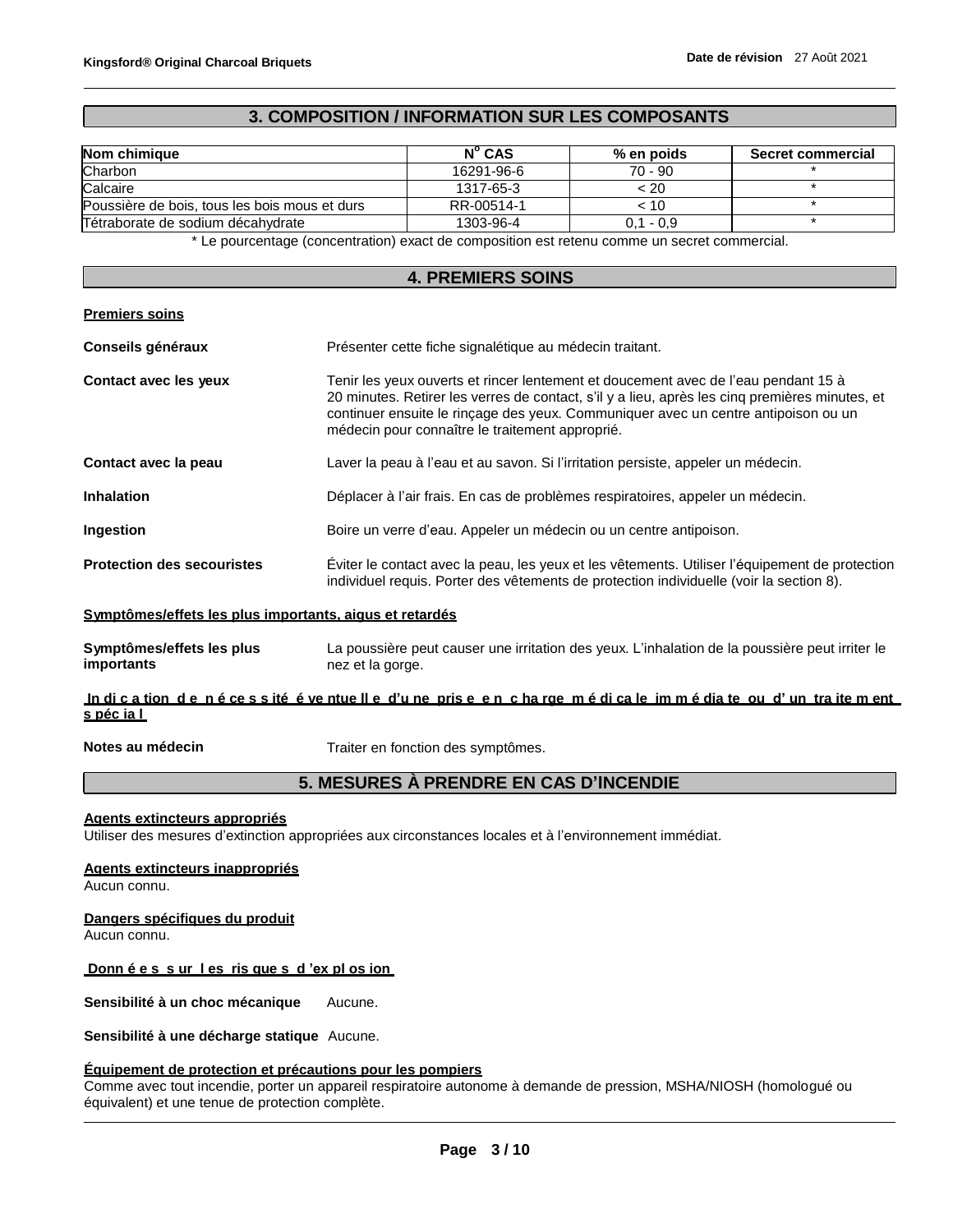# **6. MESURES À PRENDRE EN CAS DE DÉVERSEMENTS ACCIDENTELS**

#### Préc a uti ons i ndivid ue Il e s, équ ip e me nts de p rotec tion e t m e s ures d'u rge nc e

**Précautions individuelles** Éviter le contact avec les yeux. S'assurer une ventilation adéquate. Utiliser l'équipement de protection individuel requis. **Autres informations** Consulter les mesures de protection données aux sections 7 et 8. **Préc a uti ons re la tive s à l 'e nviron ne m ent Précautions relatives à l'environnement** Voir la Section 12 pour des données écologiques. **M é tho de s e t m a té ria ux po ur l' is ol a tio n e t l e ne tto ya ge Méthodes d'isolation** Empêcher d'autres déversements si cela peut se faire sans danger. **Méthodes de nettoyage** Éliminer les sources de chaleur et d'ignition. Nettoyer avec un aspirateur, si possible, pour éviter la formation d'une poussière en suspension dans l'air. Laver les résidus dans une zone de traitement sur le site, si cela est indiqué. Si une zone de traitement n'est pas accessible, laver vers un égout sanitaire. Contacter une installation de traitement sanitaire à l'avance pour s'assurer de sa capacité à traiter le matériel emporté.

# **7. MANUTENTION ET STOCKAGE**

#### **Précautions relatives à la sécurité de manutention**

**Manutention** Manipuler conformément aux bonnes pratiques de sécurité et d'hygiène industrielle. Éviter le contact avec la peau, les yeux et les vêtements. **Conditions de sécurité de stockage, y compris les incompatibilités Stockage** Garder sous clef dans un endroit sec, à l'écart des flammes nues, des sources de chaleur et autres sources d'ignition. **Produits incompatibles Canadia Constructs** Oxydants forts.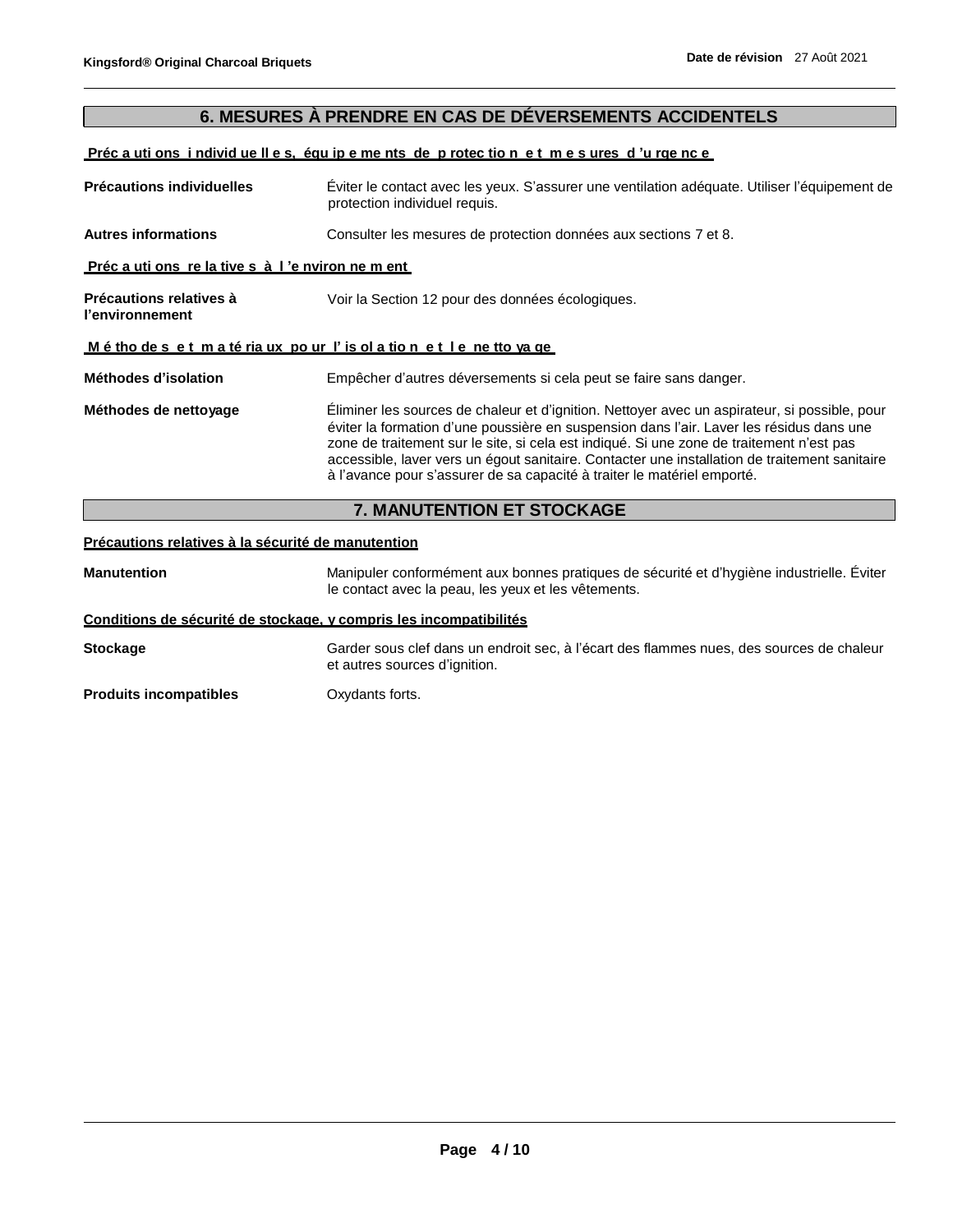# **8. CONTRÔLE DE L'EXPOSITION/PROTECTION INDIVIDUELLE**

#### **Paramètres de contrôle**

### **Directives relatives à l'exposition**

| Nom chimique                                                   | <b>ACGIH TLV</b>                                                                                                                                                                                     | <b>OSHA PEL</b>                                                                                  | <b>NIOSH IDLH</b>                                                                                      |
|----------------------------------------------------------------|------------------------------------------------------------------------------------------------------------------------------------------------------------------------------------------------------|--------------------------------------------------------------------------------------------------|--------------------------------------------------------------------------------------------------------|
| Charbon<br>16291-96-6                                          | TWA - $0.4$ mg/m <sup>3</sup><br>(poussière, fraction respirable) <sup>a</sup><br><sup>a</sup> selon la TWA pour la poussière<br>d'anthracite                                                        | Aucun                                                                                            | Aucun                                                                                                  |
| Calcaire<br>1317-65-3                                          | Aucun                                                                                                                                                                                                | TWA - 15 mg/m <sup>3</sup> (poussière totale)<br>TWA - 5 mg/m <sup>3</sup> (fraction respirable) | TWA - 15 mg/m <sup>3</sup> (poussière totale)<br>TWA - $5 \,\mathrm{mg/m^3}$ (poussière<br>respirable) |
| Poussière de bois, tous les bois<br>mous et durs<br>RR-00514-1 | TWA - 1 mg/m $3$<br>(fraction inhalable)                                                                                                                                                             | Aucun                                                                                            | TWA - 1 $mq/m3$                                                                                        |
| Tétraborate de sodium décahydrate<br>1303-96-4                 | STEL - $6 \text{ mg/m}^3$<br>(fraction inhalable) <sup>b</sup><br>STEL - $2 \text{ mg/m}^3$<br>(fraction inhalable) <sup>b</sup><br><sup>b</sup> Inscrit sous les composés de<br>borate, inorganique | Aucun                                                                                            | TWA - 1 mg/m <sup>3</sup>                                                                              |

*ACGIH TLV : Conférence américaine des hygiénistes industriels gouvernementaux - valeur limite d'exposition. OSHA PEL : Administration de la sécurité et de la santé professionnelle - limites d'exposition admissibles. NIOSH IDLH : Dangereux immédiatement pour la santé ou la vie.*

#### **Cont rôle s d 'in g énierie appropriés**

| Mesures d'ingénierie | Douches                 |
|----------------------|-------------------------|
|                      | Douches oculaires       |
|                      | Systèmes de ventilation |

#### **Mesures de protection individuelle telles que les équipements de protection individuelle**

| Protection des yeux/du visage     | Porter des lunettes de sécurité.                                                                                                                                                                                                                                                                                                     |
|-----------------------------------|--------------------------------------------------------------------------------------------------------------------------------------------------------------------------------------------------------------------------------------------------------------------------------------------------------------------------------------|
| Protection de la peau et du corps | Porter des gants en caoutchouc ou en néoprène.                                                                                                                                                                                                                                                                                       |
| <b>Protection respiratoire</b>    | Aucun équipement de protection n'est requis dans des conditions normales d'utilisation.<br>En cas d'irritation ou de dépassement des limites d'exposition, vous devez porter une<br>protection respiratoire approuvée NIOSH/MSHA. Une protection respiratoire doit être<br>fournie conformément à la réglementation locale en cours. |
| Mesures d'hygiène                 | Manipuler conformément aux bonnes pratiques de sécurité et d'hygiène industrielle.                                                                                                                                                                                                                                                   |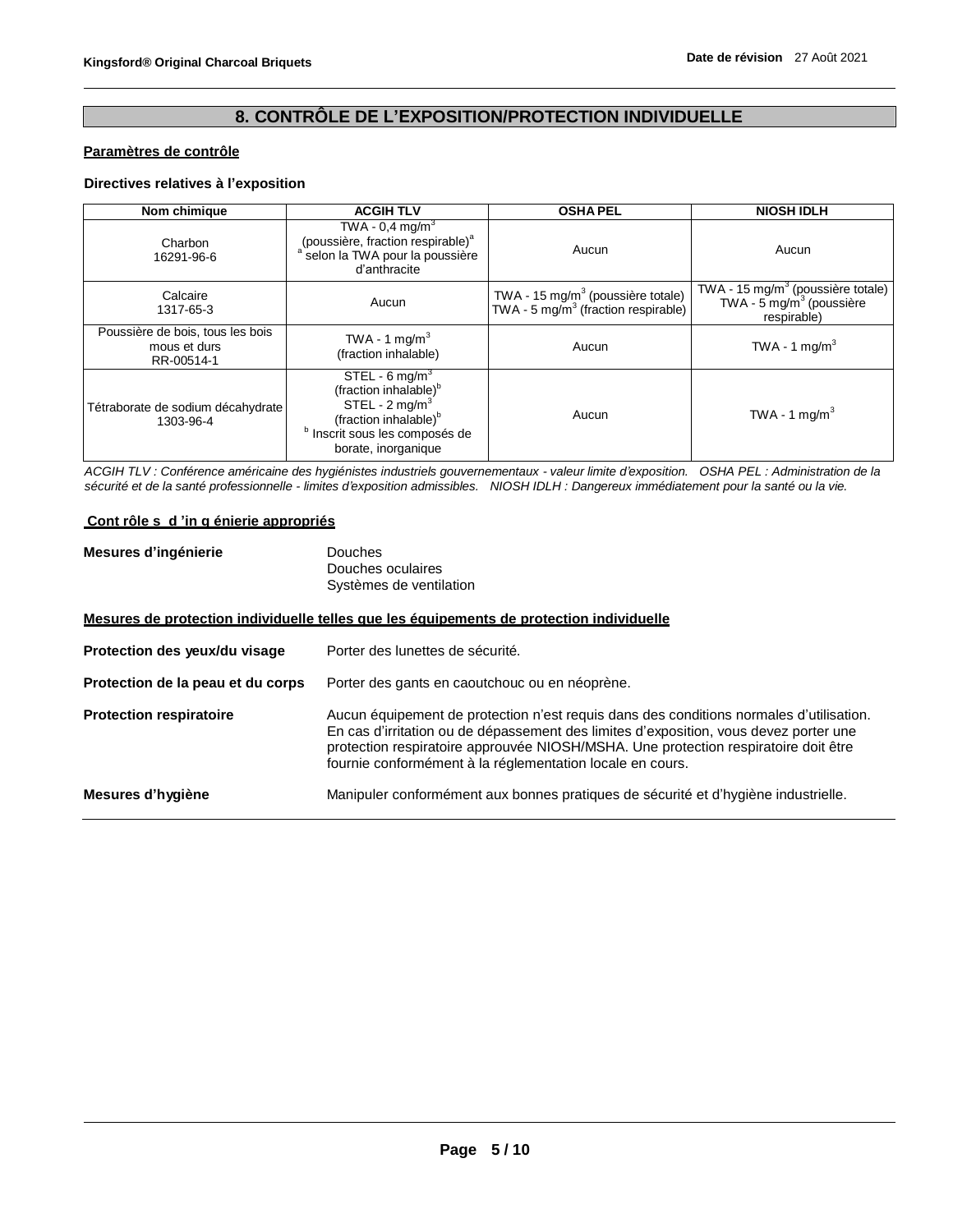#### **9. PROPRIÉTÉS PHYSIQUES ET CHIMIQUES**

#### **Propriétés physiques et chimiques**

| État physique    |  |
|------------------|--|
| <b>Apparence</b> |  |
| Couleur          |  |

**Autres informations**

**pH** Sans objet Aucune connue **Point de fusion/point de congélation**Aucune donnée disponible Aucune connue **Point d'ébullition / Domaine d'ébullition** Aucune donnée disponible **Aucune** Aucune connue **Point d'éclair Contraite en la moment de la mateur de la mateur de la mateur de la mateur de la mateur de la<br>
Sans objet de la mateur de la mateur de la mateur de la mateur de la mateur de la mateur de la mateur de la m** Aucune donnée disponible **Aucune connue**<br>
Aucune donnée disponible **Aucune connue Inflammabilité** (solide, gaz) **Aucune donnée disponible Aucune connue Limites d'inflammabilité dans l'air**

Limite supérieure d'inflammabilité Aucune donnée disponible **Aucune connue Limite inférieure d'inflammabilité** Aucune donnée disponible Aucune connue **Pression de vapeur** Aucune donnée disponible Aucune connue **Densité de vapeur Aucune donnée disponible** Aucune connue **Masse volumique apparente**  $\sim 0.7$  g/cm<sup>3</sup> **Solubilité dans l'eau insoluble dans l'eau Aucune connue Solubilité dans d'autres solvants** Aucune donnée disponible **Aucune** connue **Coefficient de partage : n-octanol/eau** Aucune donnée disponible **Aucune** Aucune connue **Température d'auto-inflammation** Aucune donnée disponible **Aucune Connue** 

Solide

**Température de décomposition** Aucune donnée disponible **Aucune connue Viscosité cinématique** Aucune donnée disponible Aucune connue **Viscosité dynamique** Aucune donnée disponible Aucune connue **Propriétés explosives** Non explosif

**Propriétés comburantes Aucune donnée disponible** 

**Point de ramollissement Aucune donnée disponible**<br> **Teneur en COV (%)** Aucune donnée disponible Aucune donnée disponible **Dimension de particules Aucune donnée disponible Distribution granulométrique** Aucune donnée disponible

**Briquette carrée Consument Consumer Codeur Aucune<br>
Noire Consumer Consumer Consumer Consumer Consumer Aucune** 

**Could Noire Could Seuil olfactif Could Aucune information** disponible

#### **Propriété Valeurs Remarques / Méthode**

Aucune connue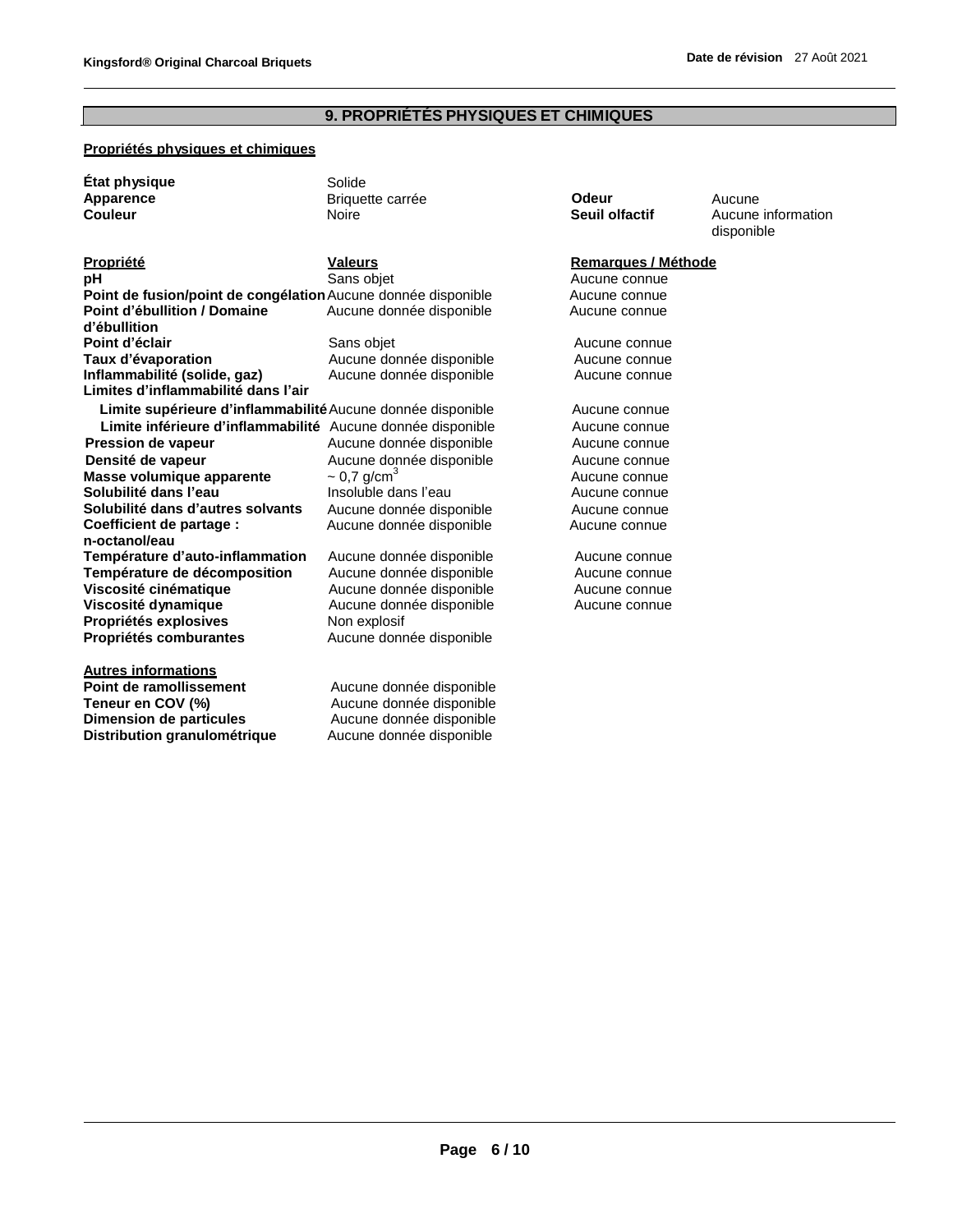# **10. STABILITÉ ET RÉACTIVITÉ**

# **Réactivité**

Réagit avec des oxydants forts pour prendre feu.

#### **Stabilité chimique**

Stable dans les conditions de stockage recommandées.

#### **Risque de réactions dangereuses**

Aucun dans des conditions normales de traitement.

#### **Conditions à éviter**

Flammes, sources de chaleur et source d'ignition.

#### **Matériaux incompatibles**

Oxydants forts.

#### **Produits de décomposition dangereux**

Aucun connu.

# **11. DONNÉES TOXICOLOGIQUES**

#### **Le s voi e s d'e x pos iti on proba bl e s**

#### **Renseignements sur le produit** .

| <b>Inhalation</b>     | L'inhalation peut irriter les voies respiratoires.              |
|-----------------------|-----------------------------------------------------------------|
| Contact avec les yeux | La poussière peut provoquer une irritation temporaire des yeux. |
| Contact avec la peau  | Effet mineur ou aucun effet prévu                               |
| Ingestion             | Effet mineur ou aucun effet prévu                               |

#### **Informations sur les composants**

| chimiaue<br>Nom                                | $D L_{50}$ orale | DL <sub>50</sub> cutanée | $CL_{50}$ par inhalation |
|------------------------------------------------|------------------|--------------------------|--------------------------|
| Tétraborate de sodium décahvdrate<br>1303-96-4 | ;q/kg (rat)      | ) g/kg (lapin)           |                          |

# **Informations sur les effets toxicologiques**

**Symptômes** Peut causer une rougeur et un larmoiement des yeux. L'inhalation de la poussière peut irriter les voies respiratoires.

#### Les effets retardés et immédiats ainsi que les effets chroniques dus à une exposition à court et long terme

| <b>Sensibilisation</b> | Aucune information disponible. |  |
|------------------------|--------------------------------|--|
|------------------------|--------------------------------|--|

**Effets mutagènes Aucune information disponible.**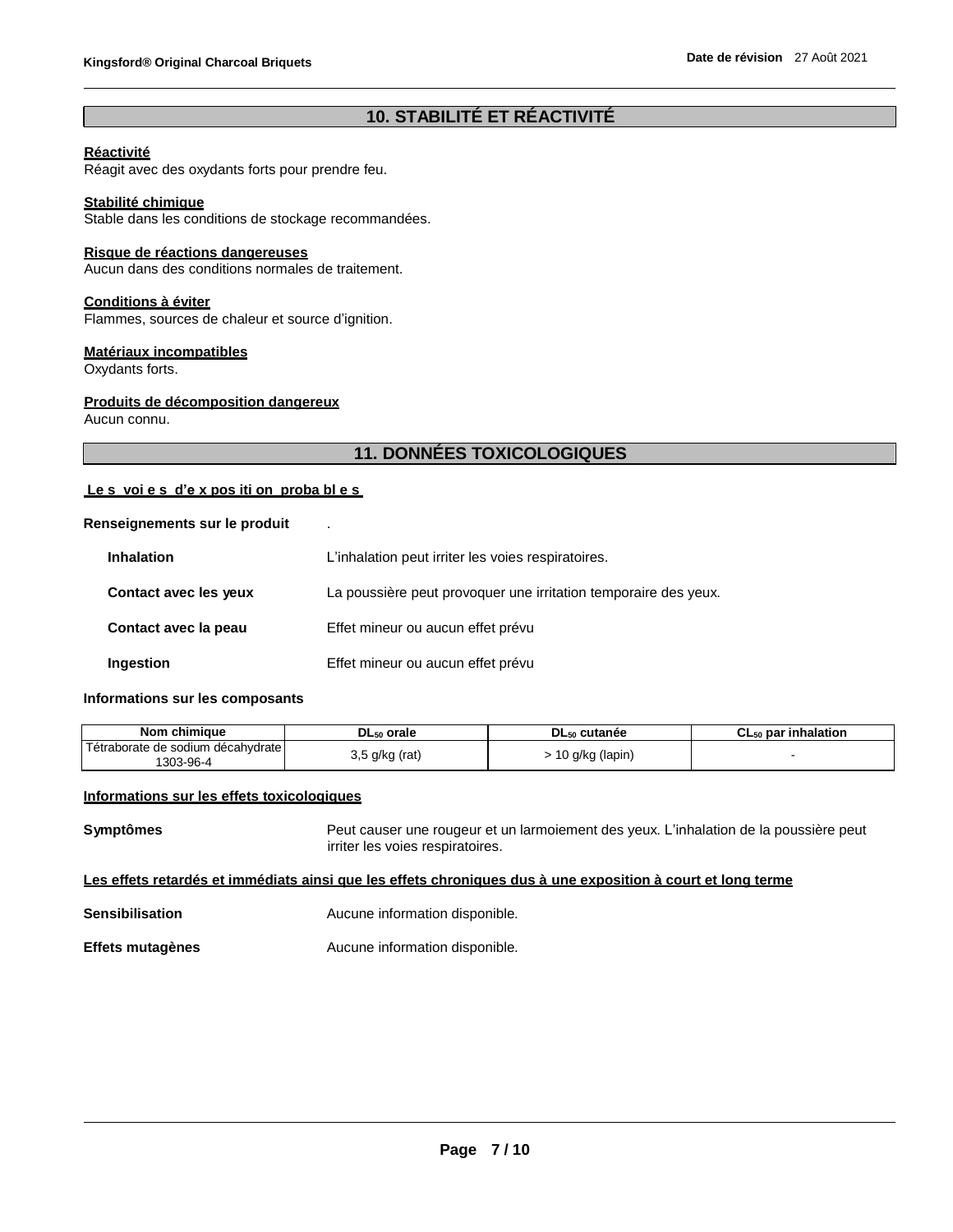**Cancérogénicité** Le tableau ci-dessous indique si chaque agence a inscrit un ingrédient comme étant cancérigène.

| Nom chimique                                                                    | <b>ACGIH</b>                                                                                                                        | <b>CIRC</b>                                                                                                                                                                                                                                                                                                                                                                                                                                                                                                                                                                                                                                                                                                                                                 | <b>NTP</b> | <b>OSHA</b> |
|---------------------------------------------------------------------------------|-------------------------------------------------------------------------------------------------------------------------------------|-------------------------------------------------------------------------------------------------------------------------------------------------------------------------------------------------------------------------------------------------------------------------------------------------------------------------------------------------------------------------------------------------------------------------------------------------------------------------------------------------------------------------------------------------------------------------------------------------------------------------------------------------------------------------------------------------------------------------------------------------------------|------------|-------------|
| Poussière de bois, tous les<br>bois mous et durs<br>RR-00514-1                  |                                                                                                                                     | Groupe 1                                                                                                                                                                                                                                                                                                                                                                                                                                                                                                                                                                                                                                                                                                                                                    | Connu      | X           |
|                                                                                 |                                                                                                                                     | ACGIH : (Conférence américaine des hygiénistes industriels gouvernementaux)                                                                                                                                                                                                                                                                                                                                                                                                                                                                                                                                                                                                                                                                                 |            |             |
| Groupe 1 - cancérogène pour l'homme<br>Connu - cancérogène connu<br>X - Présent | CIRC : (Centre international de recherche sur le cancer)<br>NTP : (National Toxicology Program = programme national de toxicologie) | OSHA : (Administration de la sécurité et de la santé professionnelle = Occupational Safety & Health Administration)                                                                                                                                                                                                                                                                                                                                                                                                                                                                                                                                                                                                                                         |            |             |
| Toxicité pour la reproduction                                                   | décahydrate).                                                                                                                       | Contient une toxine pour la reproduction connue ou suspectée (tétraborate de sodium                                                                                                                                                                                                                                                                                                                                                                                                                                                                                                                                                                                                                                                                         |            |             |
| Toxicité pour certains organes<br>cibles - exposition unique                    |                                                                                                                                     | Aucune information disponible.                                                                                                                                                                                                                                                                                                                                                                                                                                                                                                                                                                                                                                                                                                                              |            |             |
| Toxicité pour certains organes<br>cibles - exposition répétée                   |                                                                                                                                     | Aucune information disponible.                                                                                                                                                                                                                                                                                                                                                                                                                                                                                                                                                                                                                                                                                                                              |            |             |
| <b>Toxicité chronique</b>                                                       | faible.                                                                                                                             | Contient un carcinogène connu ou suspecté. Contient un agent toxique pour la<br>reproduction connu ou suspecté. Possibilité d'effets irréversibles. La poussière de bois a<br>été classée par le Centre international de recherche sur le cancer (CIRC) comme un<br>cancérogène connu pour l'homme (Groupe 1). Des études ont lié la poussière de bois au<br>cancer nasal chez les travailleurs de l'industrie du meuble. Les travailleurs de l'industrie de<br>la construction (par ex., les charpentiers) ne paraissent pas encourir ce risque accru. En<br>raison de la forme et des conditions type d'utilisation du produit, une exposition importante<br>à la poussière est peu probable et, par conséquent, le potentiel de tout effet chronique est |            |             |
| Effets sur les organes cibles                                                   |                                                                                                                                     | Appareil respiratoire, appareil reproducteur, yeux.                                                                                                                                                                                                                                                                                                                                                                                                                                                                                                                                                                                                                                                                                                         |            |             |
| Danger par aspiration                                                           |                                                                                                                                     | Pas un danger en cas d'aspiration.                                                                                                                                                                                                                                                                                                                                                                                                                                                                                                                                                                                                                                                                                                                          |            |             |
| Valeurs numériques de la toxicité - Information sur le produit                  |                                                                                                                                     |                                                                                                                                                                                                                                                                                                                                                                                                                                                                                                                                                                                                                                                                                                                                                             |            |             |

**Les valeurs suivantes sont calculées selon le chapitre 3.1 du document SGH**

Aucune information disponible.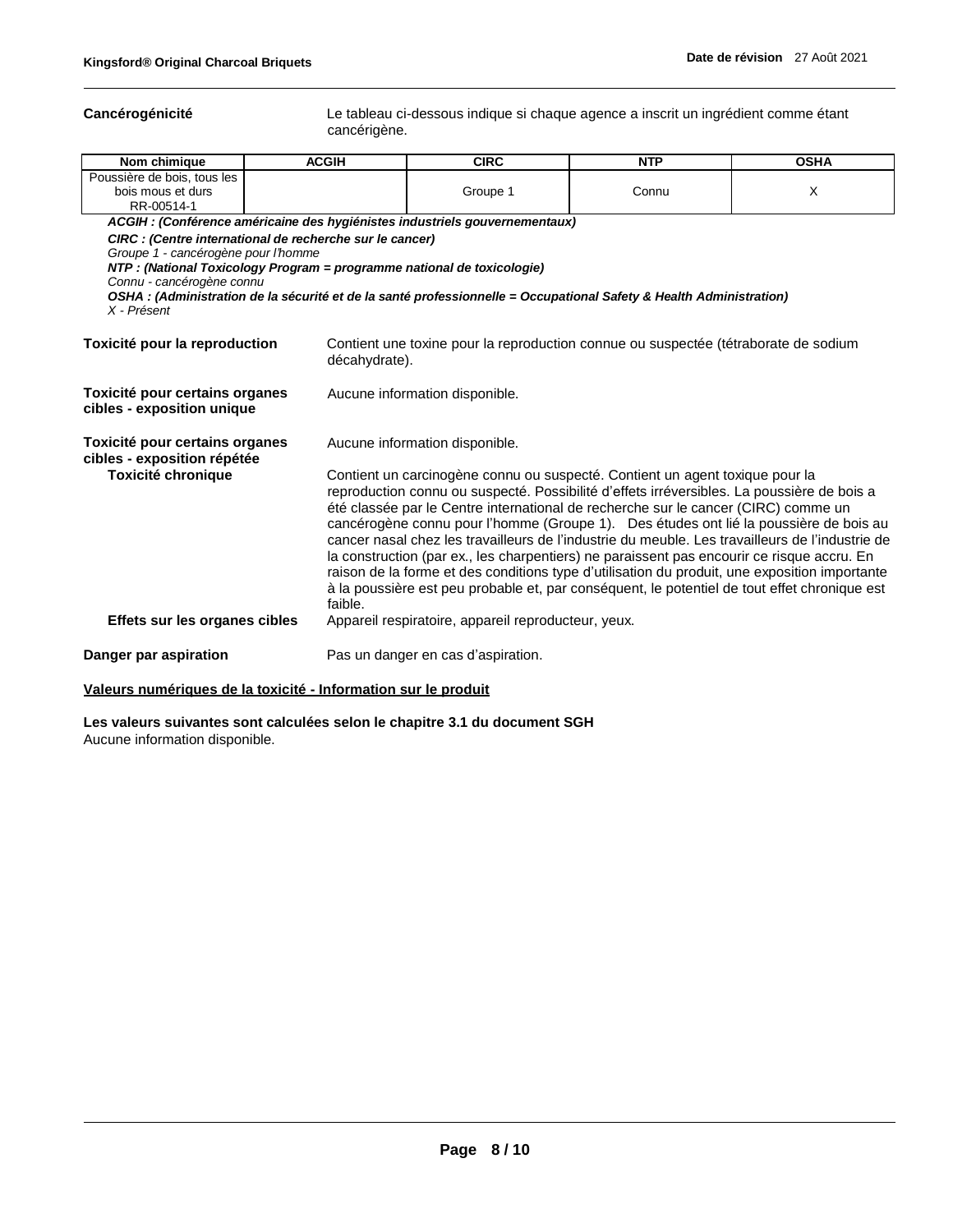# **12. DONNÉES ÉCOLOGIQUES**

### **Écotoxicité**

Les effets environnementaux de ce produit n'ont pas été pleinement étudiés.

# **Persistance et dégradation**

Aucune information disponible.

#### **Bioaccumulation**

Aucune information disponible.

# **Autres effets nocifs**

Aucune information disponible.

# **13. DONNÉES SUR L'ÉLIMINATION DU PRODUIT**

#### **M é tho de s d 'é li min a tion**

Récupérer, si possible; sinon éliminer conformément à tous les règlements fédéraux, provinciaux et locaux.

### **Récipients contaminés**

Éliminer conformément à tous les règlements fédéraux, provinciaux et locaux.

|                 | <b>14. INFORMATIONS RELATIVES AU TRANSPORT</b>                                                   |
|-----------------|--------------------------------------------------------------------------------------------------|
| <b>DOT</b>      | Non restreint selon la disposition 49 CRF 172.101(c)(12)(iv).                                    |
| <b>TMD</b>      | Non restreint selon la Partie 146(c)(iii) de la réglementation du TMD.                           |
| <u>OACI</u>     | Carbone, non activé. Non restreint. A réussi le test d'échauffement spontané pour le<br>charbon. |
| <b>IATA</b>     | Carbone, non activé. Non restreint. A réussi le test d'échauffement spontané pour le<br>charbon. |
| <b>IMDG/OMI</b> | Carbone, non activé. Non restreint. A réussi le test d'échauffement spontané pour le<br>charbon. |